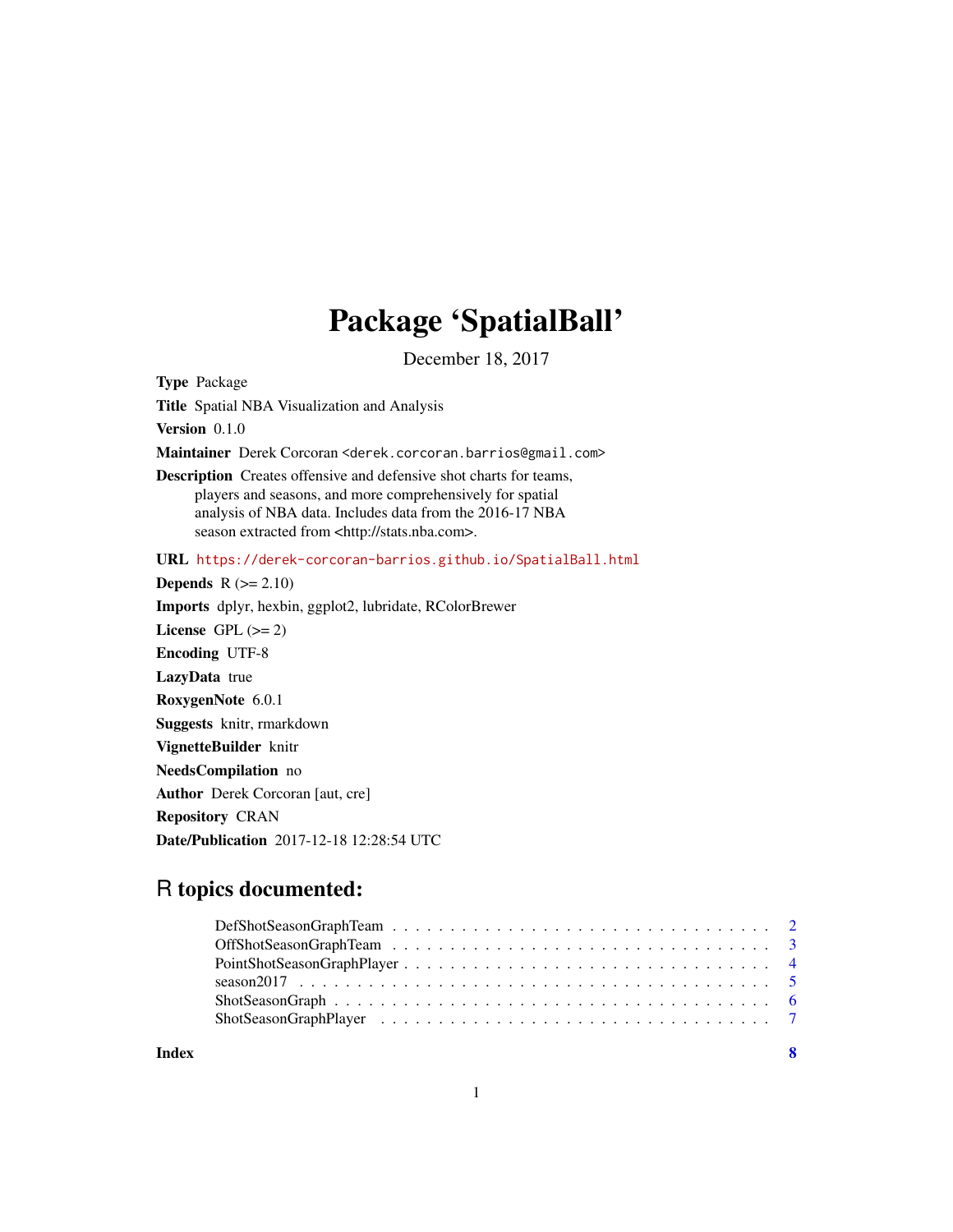<span id="page-1-1"></span><span id="page-1-0"></span>DefShotSeasonGraphTeam

*Generates an defensive shot chart for a given team*

#### Description

Creates a defensive Shot Chart for the desired team on a given season, that is a shot chart of the shots the team recieves during the year

#### Usage

```
DefShotSeasonGraphTeam(Seasondata, team, quant = 0.4, type = "PPS")
```
#### Arguments

| Seasondata | a data frame with the details of the season              |
|------------|----------------------------------------------------------|
| team       | the name of the team that you want to make a graph of    |
| quant      | the quantile of shots to be graphed, defaults to 0.4     |
| type       | either "PPS" for points per shot or "PCT" for percentage |

#### Value

a shot chart graph

#### Author(s)

Derek Corcoran <derek.corcoran.barrios@gmail.com>

```
data("season2017")
#Examples with several teams
DefShotSeasonGraphTeam(season2017, team = "Sas")
DefShotSeasonGraphTeam(season2017, team = "Cle")
#Examples with shooting percentage instead of Points per Shot
DefShotSeasonGraphTeam(season2017, team = "Cle", type = "PCT")
```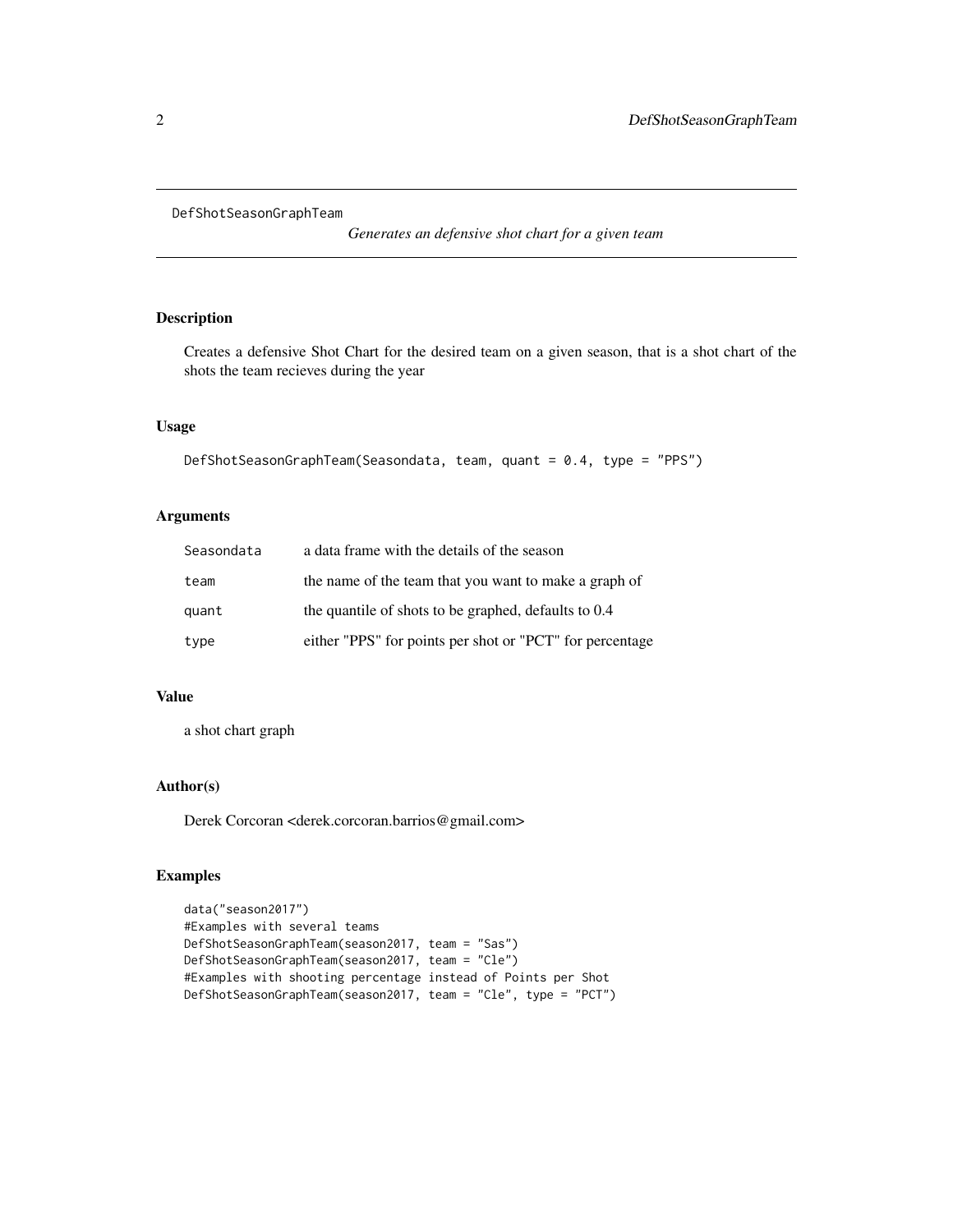<span id="page-2-1"></span><span id="page-2-0"></span>OffShotSeasonGraphTeam

*Generates an offensive shot chart for a given team*

#### Description

creates an offensive Shot Chart for the desired team on a given season

#### Usage

```
OffShotSeasonGraphTeam(Seasondata, team, quant = 0.4, type = "PPS")
```
#### Arguments

| Seasondata | a data frame with the details of the season              |
|------------|----------------------------------------------------------|
| team       | the name of the team that you want to make a graph of    |
| quant      | the quantile of shots to be graphed, defaults to 0.4     |
| type       | either "PPS" for points per shot or "PCT" for percentage |

#### Value

a shot chart graph

#### Author(s)

Derek Corcoran <derek.corcoran.barrios@gmail.com>

```
data("season2017")
#Examples with several teams
OffShotSeasonGraphTeam(season2017, team = "GSW")
OffShotSeasonGraphTeam(season2017, team = "Hou")
#Examples with shooting percentage instead of Points per Shot
OffShotSeasonGraphTeam(season2017, team = "ORL", type = "PCT")
```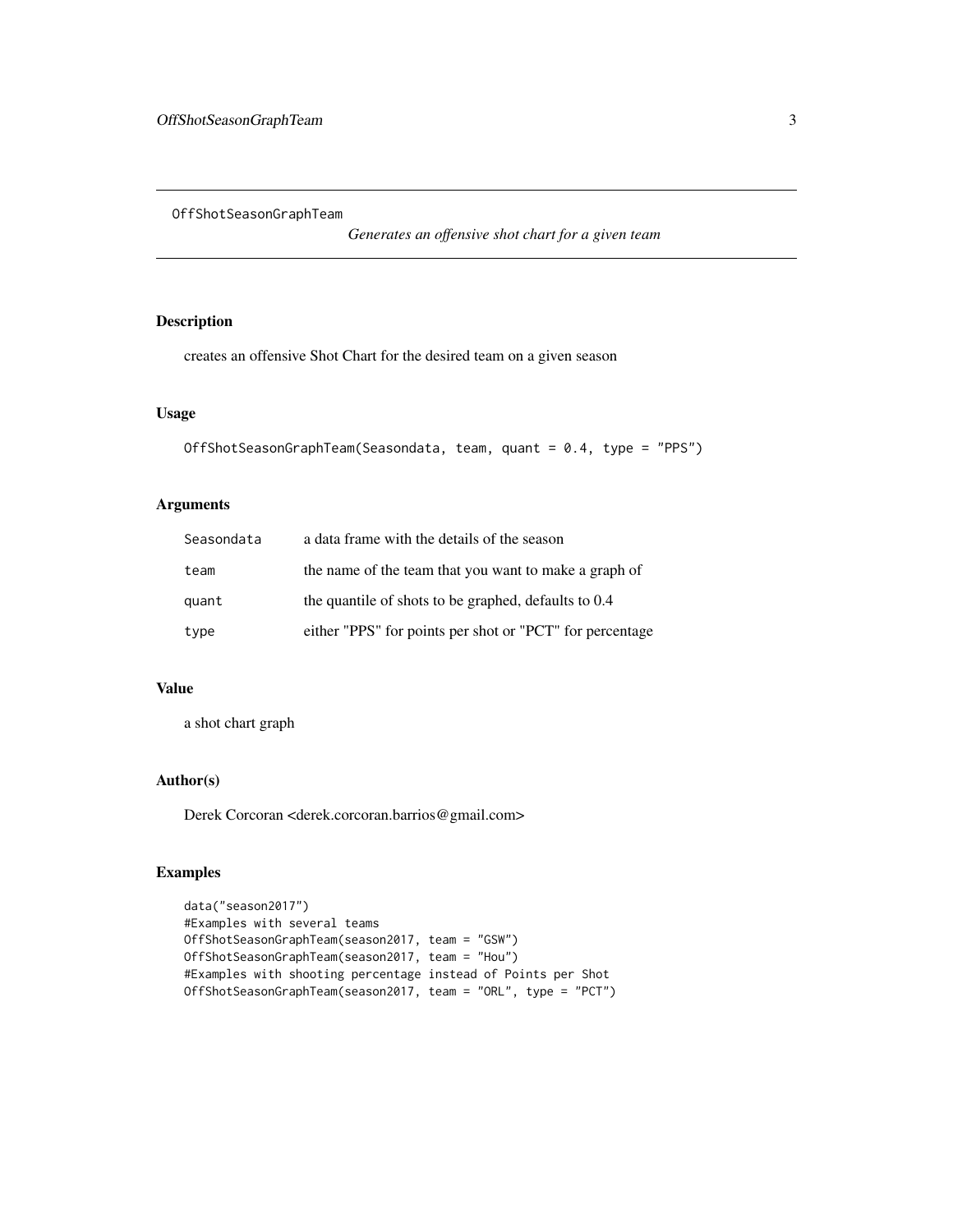```
PointShotSeasonGraphPlayer
```
*Generates a point based shot chart for a given player*

#### Description

Creates a shot chart for a player on a given season creating a point for each taken shot separating by colors mades and misses, also as you can add a kernel of the frequency of usage of areas

#### Usage

```
PointShotSeasonGraphPlayer(Seasondata, player, Type = "Both", kernel = TRUE)
```
#### Arguments

| Seasondata | a data frame with the details of the season                                                                                         |
|------------|-------------------------------------------------------------------------------------------------------------------------------------|
| player     | the name of the player that you want to make a graph of                                                                             |
| Type       | either "Both" (default), for plotting every point, "Made" to plot only the made<br>shots or "Missed" to plot only the missed shots. |
| kernel     | Logical, weather to plot or not the kernel of shots                                                                                 |

#### Value

a shot chart graph

#### Author(s)

Derek Corcoran <derek.corcoran.barrios@gmail.com>

```
data("season2017")
#Examples with several players
PointShotSeasonGraphPlayer(season2017, player = "James Harden")
PointShotSeasonGraphPlayer(season2017, player = "DeMar DeRozan")
PointShotSeasonGraphPlayer(season2017, player = "Stephen Curry", kernel = FALSE)
```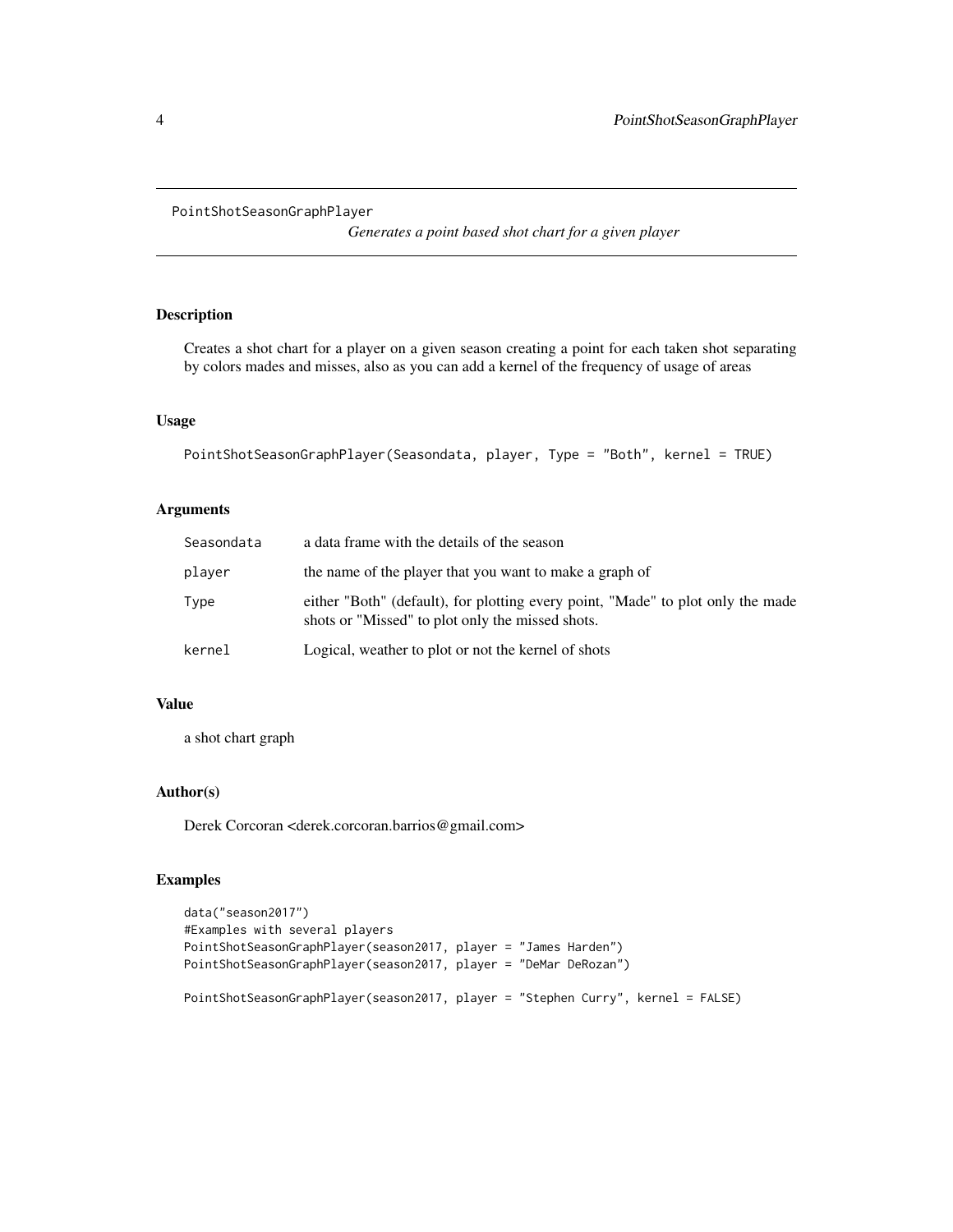<span id="page-4-0"></span>

#### Description

A dataset containing a dataframe

#### Usage

season2017

#### Format

Data frame with the following columns

GRID\_TYPE A stack with eight time slices for species A

GAME\_ID A stack with eight time slices for species b

GAME\_EVENT\_ID Id of the play when the shot happened

PLAYER\_ID Numeric code of the player whot took the shot

PLAYER\_NAME\_Name of the player who took the shot

TEAM ID Numeric code of the team

**TEAM\_NAME** Name of the team of the player who took the shot

**PERIOD** Quarter when the shot was taken 1 to 4, if there are overtimes it keeps adding, that is period 6 is the second overtime

MINUTES\_REMAINING minutes remaining

SECONDS\_REMAINING seconds remaining in the minute

EVENT\_TYPE Weather the shot was made or not

ACTION\_TYPE What kind of shot was taken, this has 52 options ranging from hook bank shot to reverse dunk shot

**SHOT\_TYPE** Weather the shot was 2 point or 3 point shot

SHOT ZONE BASIC Factor, one of "Above the Break 3", "Backcourt", "In The Paint (Non-RA)", "Left Corner 3", "Mid-Range", "Restricted Area", "Right Corner 3"

SHOT\_ZONE\_AREA One of "Back Court(BC)", "Center(C)", "Left Side Center(LC)" , "Left Side(L)", "Right Side Center(RC)", "Right Side(R)"

SHOT\_ZONE\_RANGE Distance range were the shot was attempted

SHOT\_DISTANCE\_Shot distance in feet

 $LOC_X$  x coordinate of the player when the shot was attempted

LOC\_Y y coordinate of the player when the shot was attempted

**SHOT\_ATTEMPTED\_FLAG** value 1 which means that there was an attempted shot

SHOT\_MADE\_FLAG interger, 1 if the shot was made, 0 if it was missed

GAME DATE Date when the game was played

HTM Name of the home team

VTM Name of the visiting team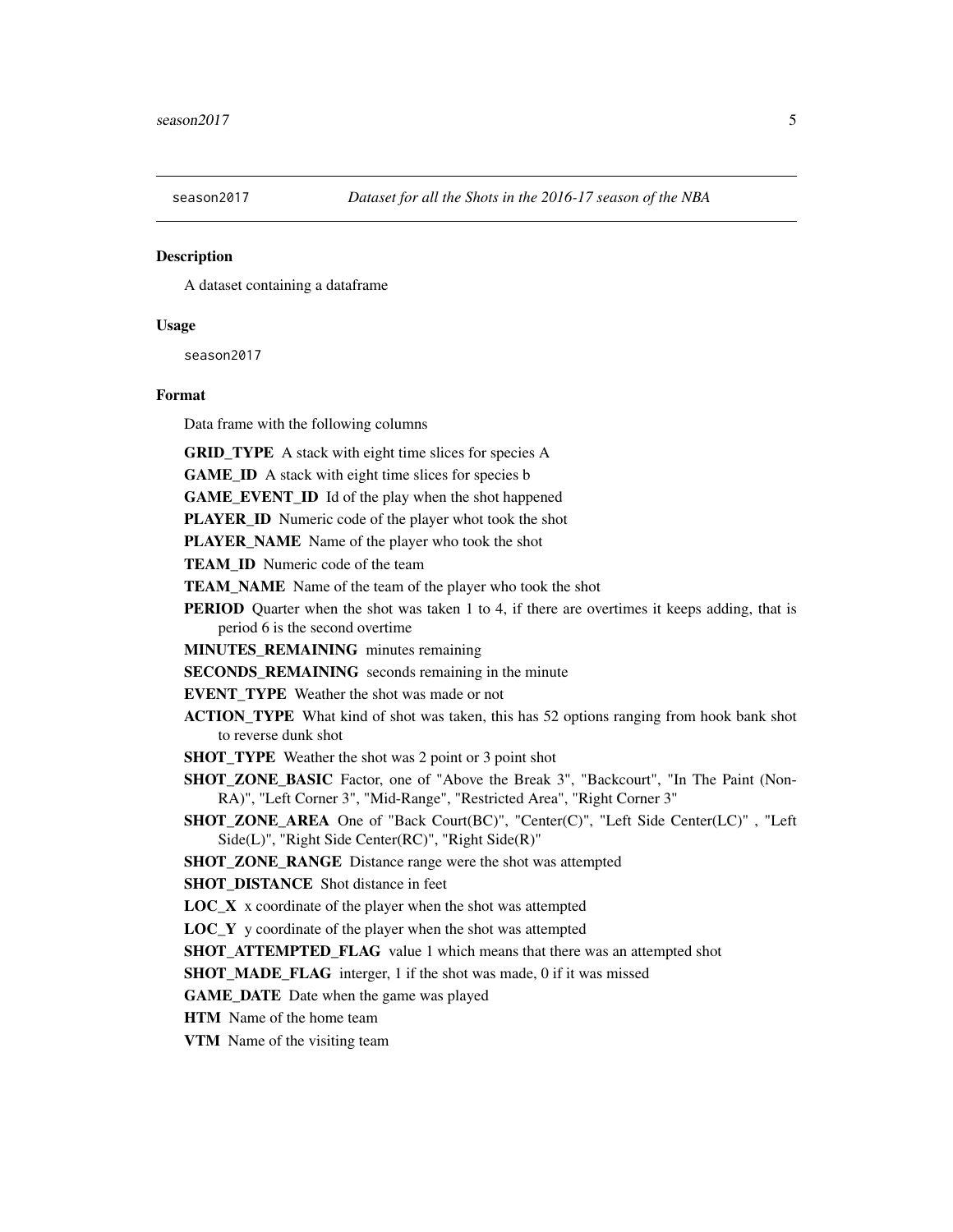#### Description

This function takes an NBA season object and makes a shot chart of all the shots takes through that regular season. You can choose to either plot the results based on Points per Shot or on Shooting Percentage

#### Usage

```
ShotSeasonGraph(Seasondata, quant = 0.4, type = "PPS")
```
#### Arguments

| Seasondata | The information of shots, it can be downloaded with function read season                                      |
|------------|---------------------------------------------------------------------------------------------------------------|
| quant      | A number between 0 and 1, it determines quantile of shots used to plot the shot<br>chart, (default is $0.4$ ) |
| type       | A character to specify if the shot chart is based on Points per Shot ("PPS") or<br>percentage ("PCT")         |

#### Value

a ggplot object plotting the shot chart of a given NBA season

#### Author(s)

Derek Corcoran <derek.corcoran.barrios@gmail.com>

#### See Also

[DefShotSeasonGraphTeam](#page-1-1)

[OffShotSeasonGraphTeam](#page-2-1)

```
data("season2017")
ShotSeasonGraph(season2017, quant = 0.4)
ShotSeasonGraph(season2017, quant = 0.4, type = "PCT")
```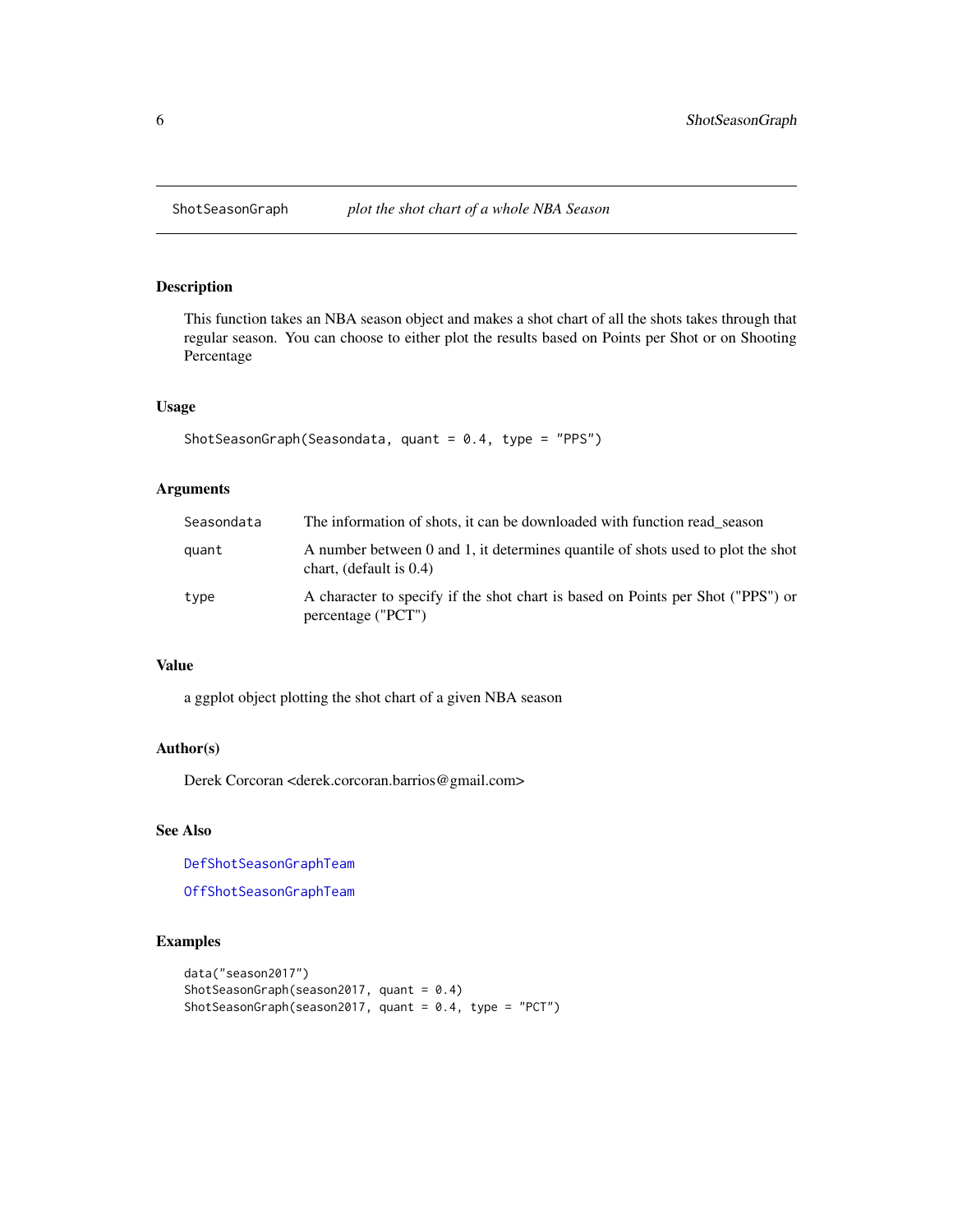<span id="page-6-0"></span>ShotSeasonGraphPlayer *Generates a shot chart for a given player*

#### Description

Creates a shot chart for a player on a given season

#### Usage

```
ShotSeasonGraphPlayer(Seasondata, player, quant = 0.4, type = "PPS")
```
#### Arguments

| Seasondata | a data frame with the details of the season              |
|------------|----------------------------------------------------------|
| player     | the name of the player that you want to make a graph of  |
| quant      | the quantile of shots to be graphed, defaults to 0.4     |
| type       | either "PPS" for points per shot or "PCT" for percentage |

#### Value

a shot chart graph

#### Author(s)

Derek Corcoran <derek.corcoran.barrios@gmail.com>

#### Examples

```
data("season2017")
#Examples with several players
ShotSeasonGraphPlayer(season2017, player = "Stephen Curry")
ShotSeasonGraphPlayer(season2017, player = "DeMar DeRozan")
```
#Examples with percentage instead of points per shot ShotSeasonGraphPlayer(season2017, player = "Stephen Curry", type = "PCT")